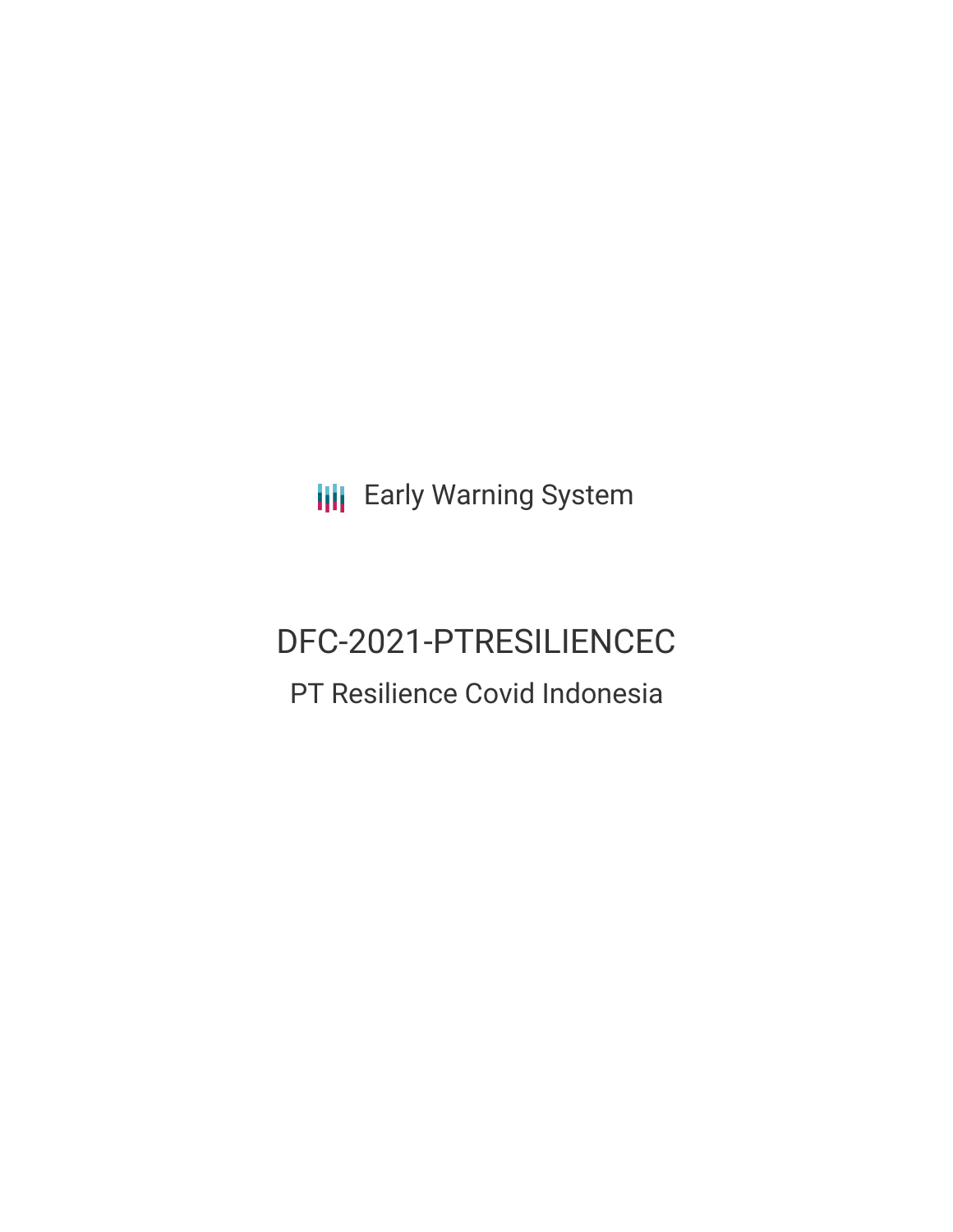

## **Quick Facts**

| <b>Countries</b>               | Indonesia                                              |
|--------------------------------|--------------------------------------------------------|
| <b>Financial Institutions</b>  | US International Development Finance Corporation (DFC) |
| <b>Status</b>                  | Approved                                               |
| <b>Bank Risk Rating</b>        | С                                                      |
| <b>Borrower</b>                | PT Resilience COVID Indonesia                          |
| <b>Sectors</b>                 | <b>Education and Health, Finance</b>                   |
| Investment Type(s)             | Guarantee                                              |
| <b>Investment Amount (USD)</b> | \$28,00 million                                        |
| <b>Project Cost (USD)</b>      | $$40.00$ million                                       |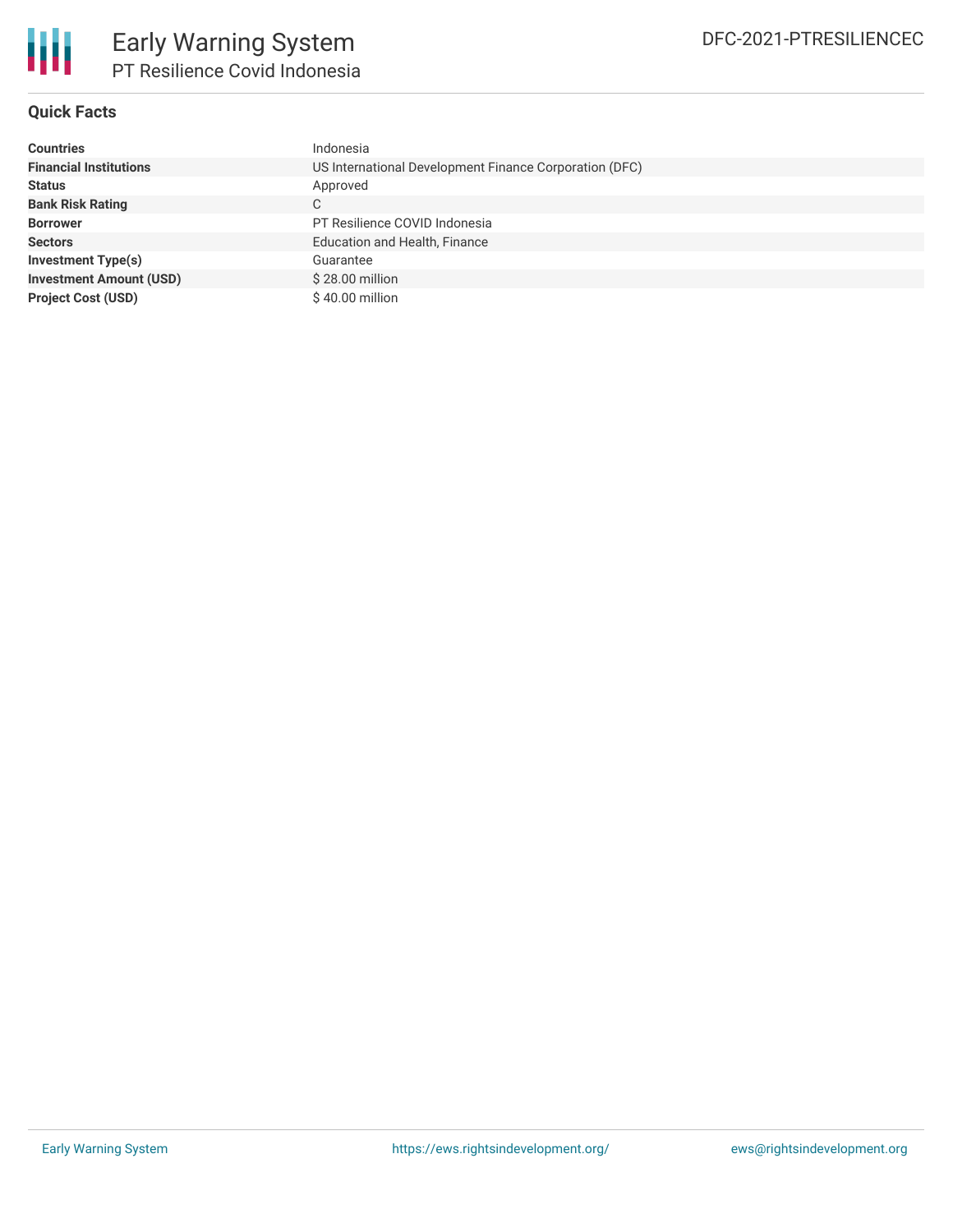

### **Project Description**

According to bank documents, the Project is expected to have a highly developmental impact on Indonesia, an upper-middleincome country, through the establishment of a debt fund that will lend to financing platforms that support MSMEs. The Fund will be focused on expanding the lending of platforms in the underserved health and critical goods transport sectors. The Project will pair its lending with multiple tiers of Technical Assistance (TA) from USAID, and the Australian Department of Foreign Affairs and Trade (DFAT).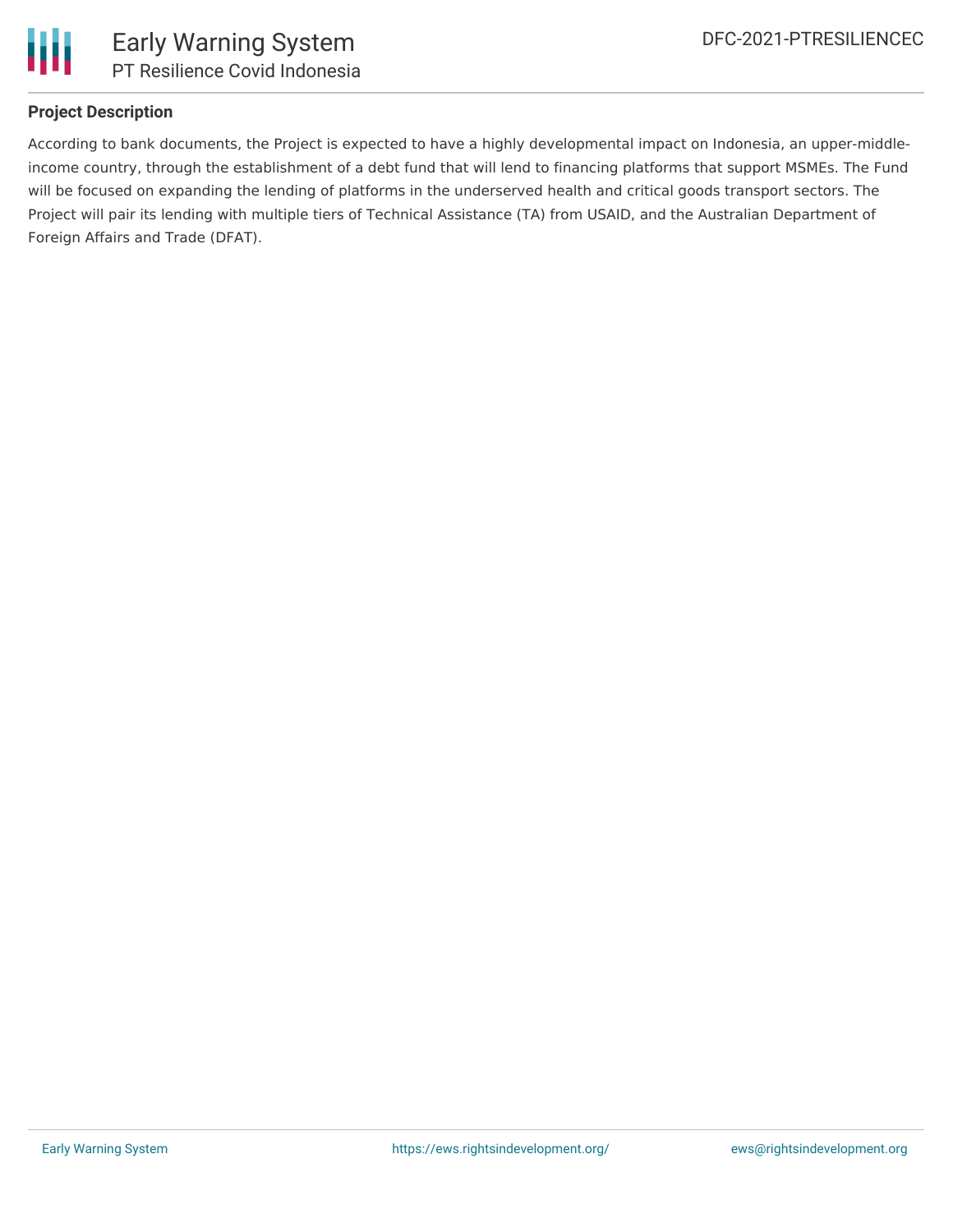

#### **Investment Description**

US International Development Finance Corporation (DFC)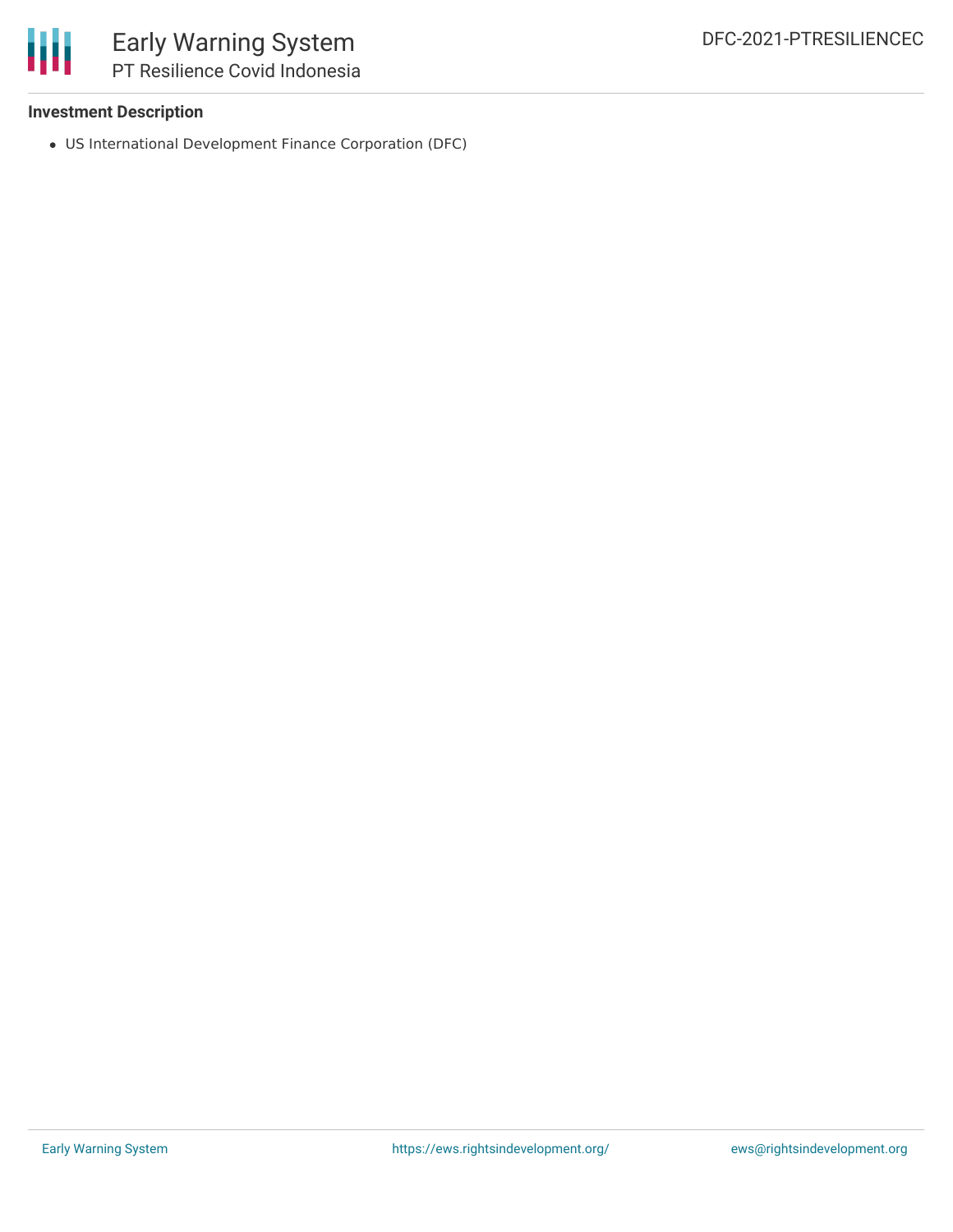

#### **Contact Information**

No contact information provided at the time of disclosure.

#### **ACCESS TO INFORMATION**

Unlike many other development finance institutions, DFC does not currently have an access to information policy.

Under the United States Freedom of Information Act (FOIA), DFC is obliged to respond to reasonably formulated requests for Agency records. However, DFC may apply exemptions from release to certain types of information and may charge fees in responding to requests. DFC has a designated FOIA officer who is trained in how to respond to requests and implement the law. You can learn more about filing a FOIA request at: https://www.dfc.gov/foia

## **ACCOUNTABILITY MECHANISM OF THE UNITED STATES INTERNATIONAL DEVELOPMENT FINANCE CORPORATION (DFC)**

The Office of Accountability is an independent office that addresses complaints about environmental or social issues related to DFC-supported projects. The office provides communities an opportunity to have concerns independently reviewed and addressed. If you submit a complaint to the Office of Accountability, it may assist you by either seeking to address your problems by facilitating a problem solving dialogue between you and those implementing the project and/or investigating whether the DFC complied with its policies to prevent environmental, social, human rights, and labor harms.

You can find more information about the Office of Accountability at: https://www.dfc.gov/who-we-are/office-accountability